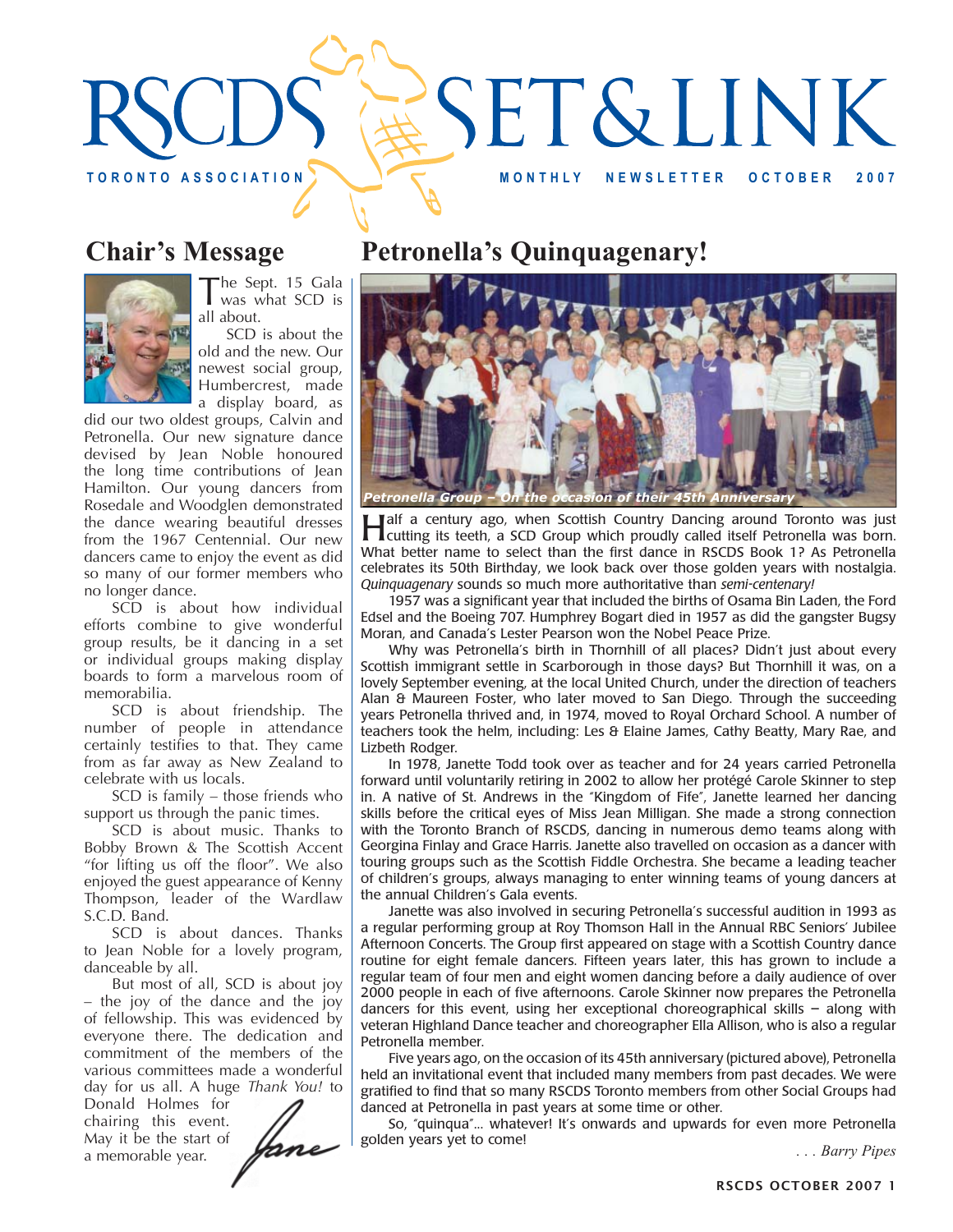# **November Monthly Dance 50th Anniversary Dances**

|                                                                                                      | Date: Saturday, November 10, 2007                    |                 |              |
|------------------------------------------------------------------------------------------------------|------------------------------------------------------|-----------------|--------------|
|                                                                                                      | <b>Time:</b> $8:00 - 10:30 \text{ p.m.}$             |                 |              |
|                                                                                                      | <b>Place:</b> Crescent School<br>2365 Bayview Avenue |                 |              |
| Music: Bobby Brown & The Scottish Accent<br>Hosts: St. Andrew's of Brampton, Hillcrest, South Simcoe |                                                      |                 |              |
| Campbell's Frolic                                                                                    |                                                      | $8x32$ J        | Bk.15-3      |
| The Cumbrae Reel*                                                                                    |                                                      | 8x32 R          | Bk.28-8      |
| Jimmy's Fancy $\bar{t}$                                                                              |                                                      | 8x32 S          | Bk.14-11     |
| Just in Time                                                                                         |                                                      | $8x32$ J        | Lft.         |
| The Sauchie Haugh*                                                                                   |                                                      | 6x32S           | RSCDS Lft 29 |
| The Music Will Tell You                                                                              |                                                      | 4x32R           | Bk41-6       |
|                                                                                                      | $Interval$ ---                                       |                 |              |
| EH <sub>3</sub> 7AF                                                                                  |                                                      | 8x32 L          | Bk.40-6      |
| The Gates of Edinburgh                                                                               |                                                      | 8x32 R          | Bk.15-5      |
| The Meeting Place                                                                                    |                                                      | M 2x32S 32R Lft |              |
| Light and Airy                                                                                       |                                                      | $8x32$ J        | Bk.4-5       |
| Mrs. Hamilton of Eaglemount 3x40 S                                                                   |                                                      |                 | Golden       |
|                                                                                                      |                                                      |                 | Ghillies     |
|                                                                                                      | Mrs MacLeod <sup>+</sup><br>Extras $---$             | 8x32 R          | Bk.6-11      |
| Argyll's Fancy                                                                                       |                                                      | $4x48$ J        | Graded 23    |
| May Yarker's Strathspey                                                                              |                                                      | 8x32 S          | Bk.42-5      |
| Round Reel of Eight                                                                                  |                                                      | 1x88 R          | Bk.27-7      |
| † Dances which will be briefed only.                                                                 |                                                      |                 |              |
| * Tartan Ball dances.                                                                                |                                                      |                 |              |

#### **We were danced off our feet!**



*Back, L-R: Eric Finley (class member), Samantha Mepham, Ken Martlew (pianist), Sarah Norris, Gavin Keachie, Front: Eleanor Bishop, Joyce Anderson, (Highland teacher), Diane (class member)*

*Jean Hamilton explains the background to dances of special significance in the Monthly Dance program.*

*Just in Time,* **Jig devised by Irene Paterson** in 2003 and inscribed to Ruth Jappy "whose phrasing is excellent".

Ruth Jappy (a guest teacher at our Toronto Workshop in November) grew up in a musical family and married a musician, accordionist Alex Jappy. So it is no surprise that as a much-indemand teacher of both Scottish Country and Old Time dancing, she always stresses, "Listen to the music, finish the steps and arrive just in time."

Ruth and Alex were long-time members of Toronto Branch and Scarborough Group. Ruth served on the Toronto Branch Committee before settling on the West Coast where they formed The Delta Borderers. Ruth was recently awarded the Scroll of Honour by the RSCDS.

*The Meeting Place,* **Medley (32 strathspey, 32 reel) devised by Betty Grant** in 1984.

"Toronto" is the English version of a Mississauga Indian word meaning "Meeting Place."

It seemed appropriate to include this dance on the workshop programme in our 50th year, since many dancers have come here from surrounding areas to meet on the dance floor, to practise their skills and to make and renew friendships.

It also seemed appropriate to remember Betty Grant, a true ambassador for Scottish Country dancing and the Toronto Association in particular.

For most Scottish Country dancers, summer means recuperation between busy dancing seasons; however, for Eleanor Bishop, Samantha Mepham, Gavin Keachie, and me, August brought the busiest dance week any of us had ever experienced.

We arrived in St. Andrews, Scotland, on a cool wet Sunday, a welcome change from the humid 32ºC of Hamilton. At Boy's Brigade Hall, we attended our first class, taught by Jenny Greene, and accompanied on accordion by Bernie Hewitt. This class lasted over an hour, during which Jenny (in the nicest possible way) beat our steps into shape. After a break, we went to Younger Hall for our second class, with Grace Hill and accordionist John White. Grace opened her class with an energetic step dance warm-up and continued that energy through every class — whether working on jigs, reels, or strathspeys.

While sane dancers rested, the four of us and Dennis from Italy, and Diane from France, joined an afternoon class of Highland Dancing with Joyce Anderson accompanied on piano by Ken Martlew. We participated in a demonstration of Highland Dancing at the Younger Hall Social Dance later in the week.

We danced for five hours a day — more when we attended the evening social dances. In addition, we explored the town, castle, and cathedral. We experienced a ghost tour through the dark streets of the oldest parts of town.

By the end of the week we were danced off our feet! We allowed ourselves an afternoon of rest and then explored Edinburgh. From two homes, one in South Queensferry and the other at the base of Arthur's Seat, we absorbed all we could in one week. From Holyrood Palace to Mary King's Close, we saw it all. We even attempted more dancing (alas, rained out) in Princes Street Gardens. Too soon, our two weeks in Scotland ended. Having met dancers from Tokyo and Hamilton, and with a great deal more knowledge and skill, we boarded our plane to return home, all hoping that our dancing paths would lead us back to Scotland.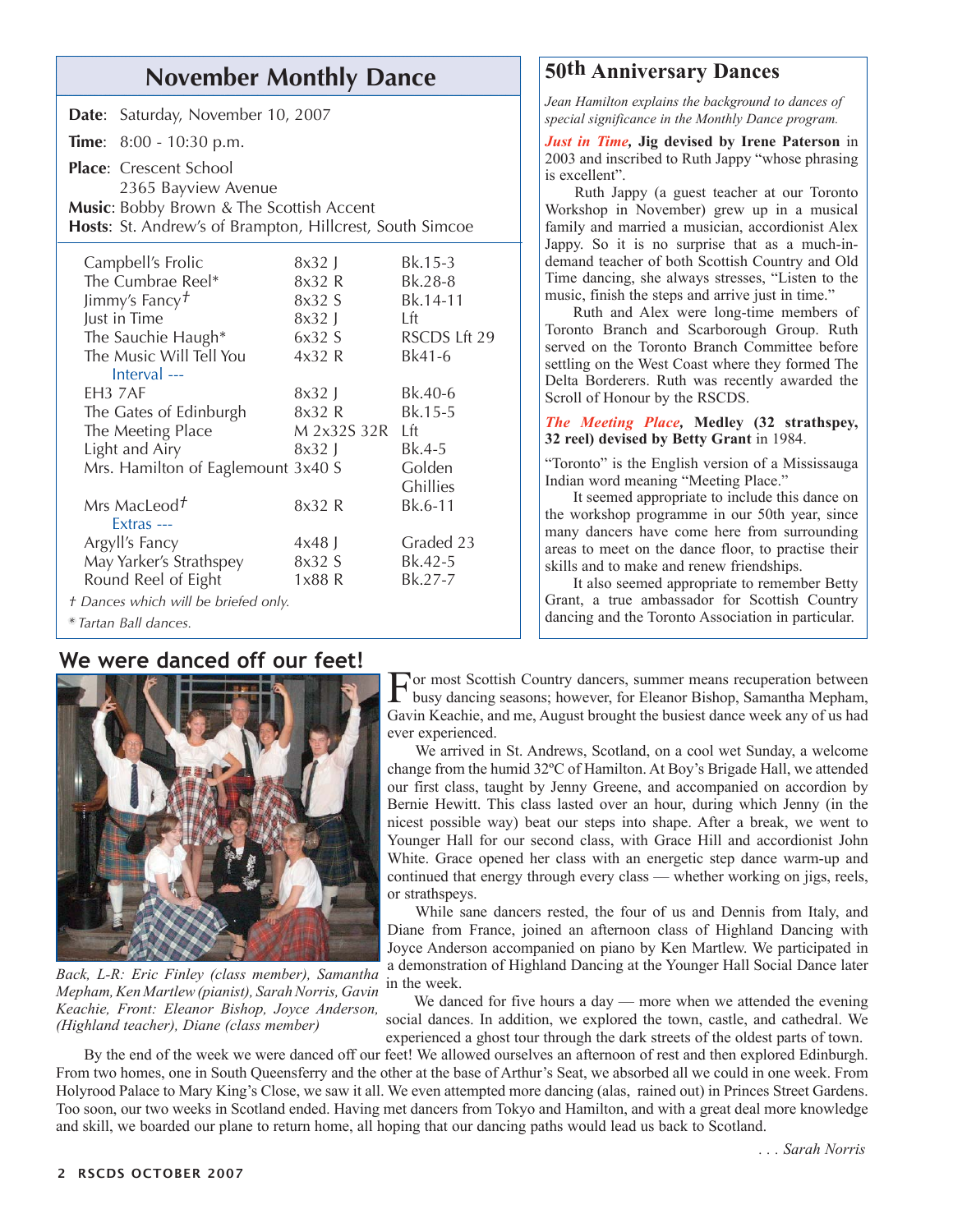

#### **Buying A Kilt Was Easy… …** *the footwork may take a little longer*

#### *Hi, I'm Heather and I'm a Scottish Country Dancer.*

Just like an AA meeting, I'm surrounded by addicts. But our particular pathology is joy – the joy of dancing. Or should I say, the confusing, I'll-never-get-this, Spirograph-inthe-brain feeling of the novice.

I came to this fascinating hobby, as many do, by word of mouth. My husband, Mike, and I met some new neighbours, Rob and Teresa Lockhart. Well, new to me, though we've lived a minute away from Rob for over fifteen years. (Such is life in the big, atomized city.) They were quick to inform me that they had met at Scottish Country Dancing, and invited us to Dancing in the Park. We went, and watched in amazement – thoroughly enjoying this trip back in time, where civility is not nostalgia, and people actually smile. Being one-quarter Scot, I felt drawn to explore my heritage. That fall, Rob and Teresa faithfully drove me to their St Clement's social group every Monday night.

Remember learning to drive, how overwhelmed you were trying to remember fifty things simultaneously? Scottish Country Dancing revisits that stress. Learning the footwork, the formations and the structure of dances is like learning to drive an eighteen-wheeler. I remember feeling I was dragging my foot like The Mummy – having no idea how to get that leg in front of my body, and thinking I would never figure out how to do it. And that was just the warm-up!

But, like all addicts, I keep going. I'm keen to improve. To me, Scottish Country Dancing is a break from modern life. It's great, old-fashioned fun, it's civil and polite – throwback to a simpler time, although the dances are anything but simple. I can feel new neural pathways building in my brain with every lesson. But then, for some inexplicable reason (I suspect random declines of estrogen) everything collapses, and I totally forget what I'm doing. So, to all of the helpful, patient, and tolerant dancers who have pointed and prodded, pushed and guided hopeless beginners, I say a hearty *Thank you!* on behalf of us all. I hope in years to come, I will remember the panicked, confused, dizzy feeling of a beginner. The virtue of patience will help me assist newbies who launch into right-hand wheels with left hands confidently extended.

*. . . Heather Peacock* My six months of SCD culminated May 12th, 2007, at the sparkly 38th Annual West Toronto Ball. It was a challenge with so many excellent dancers in attendance, but my bravery was rewarded – I had a wonderful time. There was a lovely reception; wonderful pipers; a nice dinner; Mike looked regal in his new Braveheart Warrior kilt; great company; fun dances; a fantastic band; multiple mistakes on my part; experienced dancers who tried to help; and a 1:00 a.m. bedtime – about four hours past my usual! If you haven't been – GO! You'll love it.

## **What's in a Name?** *Rest and be Thankful*



*The steep, winding road to Rest And Be Thankful*

*"Doubling and doubling with laborious walk, who, that has gained at length the wished-for height, this brief, this simple wayside call can slight, and rests not thankful?"*

These words were written by the Cumbrian poet William Wordsworth after reaching the head of Argyle's Vale of Glencroe on foot in 1803. No! Not a misprint! Glencoe of massacre fame is several miles to the north.

Glencroe? Just drive northwest out of Glasgow alongside Loch Lomond to Tarbet. Then hang a left and you're soon at the base of Glencroe, a glacial valley that climbs steadily until you arrive at its summit. You've reached ... Rest And Be Thankful!

It's quite the popular place for cyclists on hill-climb events. In fact, the late Roddy Nicoll, RSCDS Toronto's very own "Dundee Wheeler" and erstwhile cyclist, told me he'd made this trip many times and was well and truly thankful for a rest when he reached the top of the glen.

Carrying on from there, it's downhill all the way, around the end of the ever-windy Loch Fyne, until you reach Inverary. Now doesn't all that make you think of Scottish Country Dancing?

*. . . Barry Pipes*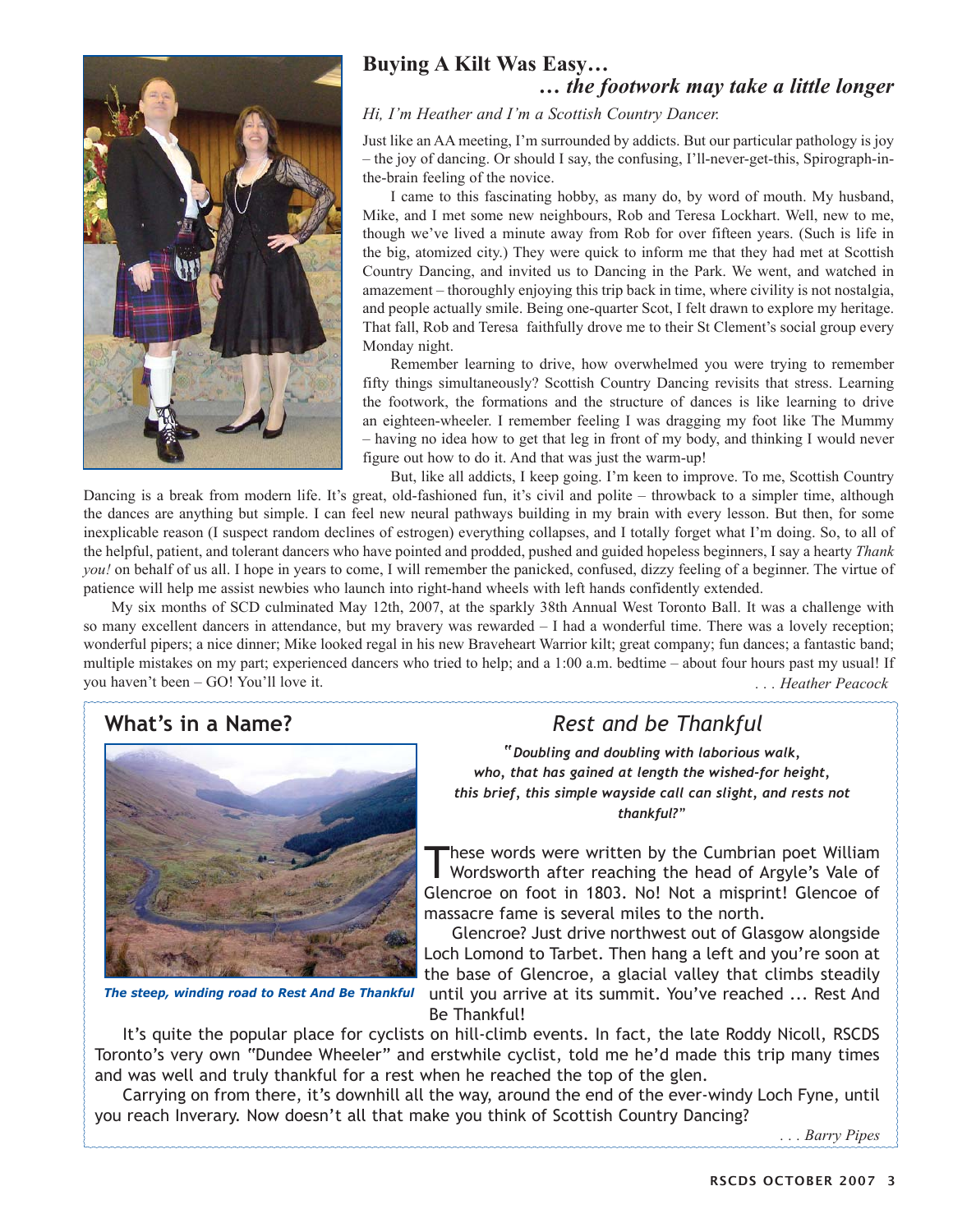#### **Board of Directors Secretary: Brenda Hurst**



 $J$ hat's a young girl of 20 who loves dancing to do? In Montreal, a co-worker from England suggested Scottish Country

Dancing and I never looked back. It became the favourite pastime of my life. I love the music and the sociability.

Fortunately, the Montreal Branch was forming when I started to dance. While dancing in Montreal, I travelled to workshops at Pinewoods, Ottawa, Kingston, Calgary, Vancouver and Boston. I was involved in the demo team, and a brief stint as chair.

As a science librarian my work took me from McGill to the National Research Council in Ottawa, where I danced for eleven years.

On retirement, as most of my children were located in Toronto, I moved here and have been active in four social groups, the workshop, and I am now starting my fourth year as Secretary of the Association. I also find time to enjoy opera, concerts and travelling – particularly where there is dancing!

#### **Treasurer: Wendy Fulton**



Tnder the influence of Grant Muir, a Gaelicspeaking, bagpipeplaying minister with whom my mother worked at St. James Presbyterian Church,

I learned Highland dancing in my preteen years. I dabbled in SCD at Branch classes and Fallingbrook Church. While studying English literature at Trinity College (U of T), I pursued my interest in horse riding, buying one immediately after starting a full-time job in mortgage administration. I later studied accounting at Centennial College, graduating in June 2007 as a Certified General Accountant.

The RSCDStoronto.org website led me to Woodglen, and classes at Eastminster. I joined RSCDS Toronto and assisted the Finance Committee (2004-05) and subsequently became Treasurer.

When not dancing or working, I can be found with Stirling, my English Setter, and Gem, my Whippet, at obedience or agility trials.



Rosie is a therapy dog certified by St John's Ambulance. Lorraine and I Riegularly take her to visit nursing homes. SCD demo in nursing homes is not uncommon, but how about combining a therapy dog program with SCD? That's exactly what we did. On July 20, we performed for the residents at Mon Sheong Richmond Hill Long Term Care Centre. The event seemed to fascinate as much as entertain the audience, since the folks were mostly ethnic Chinese, and unfamiliar with Scottish tradition and attire. Much to everyone's delight, Rosie participated in the last dance we performed, which was *The Piper and the Penguin*. We received a very warm welcome, as well as a plaque of appreciation. The team consisted of Christine Bowers, Valerie Fisher, Elizabeth Hannah, John Kennedy, Lorraine Ng, Dennis Ridley, Barbara and Michael Taylor, Rosie, and me. *. . . Tony Szeto*

# *Let's Have a Ceilidh! March 15, 2008*



 $\prod_{\text{anniversity year,}}^{\text{n} \text{our}}$ n our 50th Special Events is looking for members to display their hidden talents

at a Ceilidh with music, singing, comedy, poetry or skits, with other fun items interspersed. This is in the tradition of the Geneva Park Weekend Ceilidhs and those at various summer schools and dance weekends. More information later. Contact Deirdre MacCuish Bark, Special Events Convener: 905-822- 1707, barkd@rogers.com

. . . . . . . . . . .



**Cookbook** The Cookbook has

gone to the printer and will be ready in time for your

Christmas shopping. The cost is just \$10. They will be available at the November Workshop and Monthly Dance. Those who have pre-ordered can pick them up then or arrange to have them delivered to their Social Group.

To order or arrange a delivery, contact Theresa Malek at theresamalek@rogers.com or at 416-535-4447 (home) or 416-767- 9289 (work). . . . . . . . . . . . . . .



Signature Dance For The 50th

*The long-awaited result of the dance competition: Congratulations to Jean Noble for her winning dance,*  1957<sub>2007</sub> RSCDS TORONTO *Mrs. Hamilton of Eaglemount. The new tune written by Bobby Brown for this dance is Jean Noble of Lossiemouth (Oor Lassie Frae Lossie). Honourable Mention: Ron Baker and David Grant*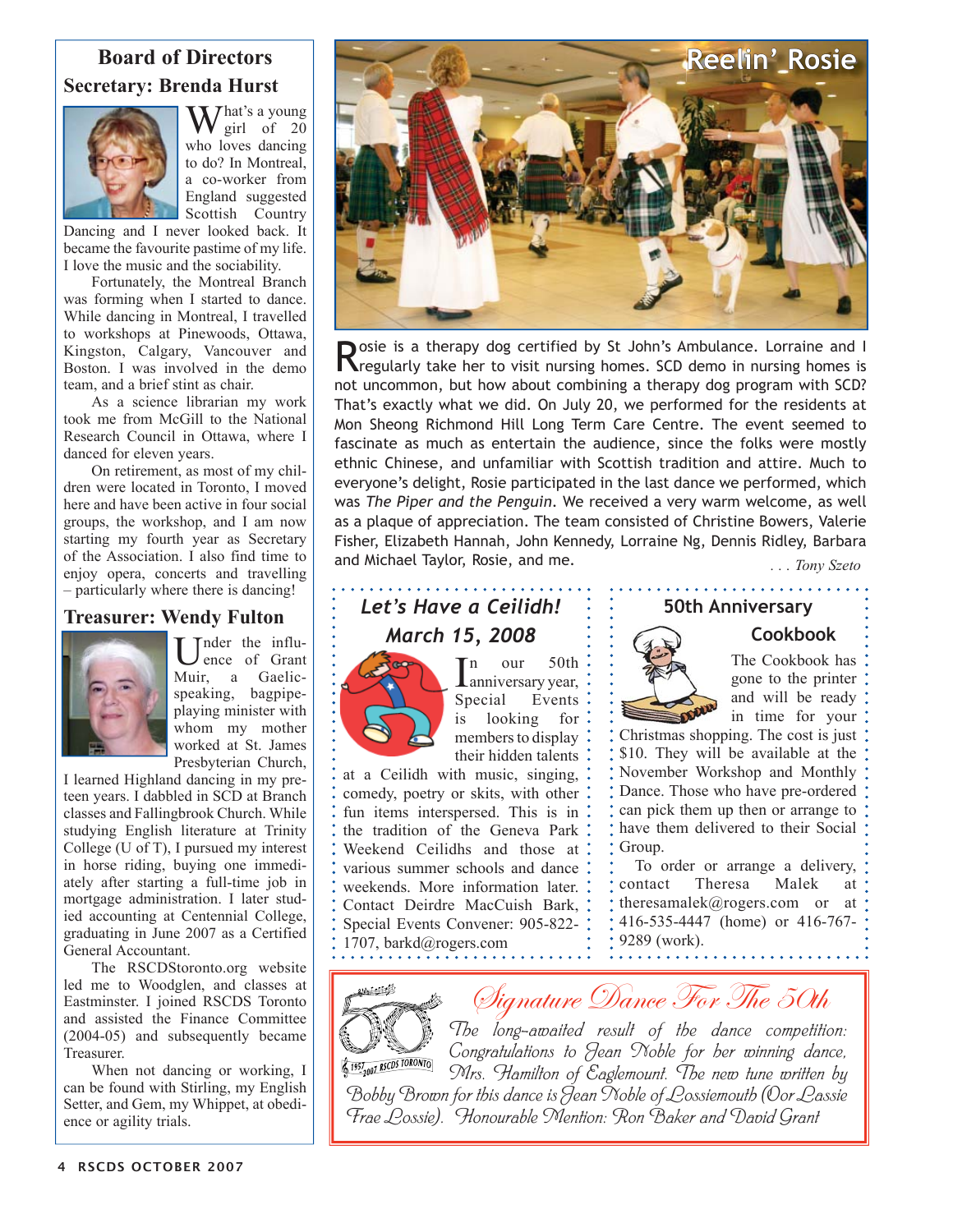#### Sunday "Theme" Classes

*Intermediate and advanced dancers are invited to special Sunday classes.*

When: Sundays, 2-4 p.m.

Where: Broadlands Community Centre, 19 Castlegrove Boulevard, North York

Cost: \$8/class for members, \$10/class, non-members.

Oct. 14 – *Dances by and for Torontonians*. Teacher: Nora Sutherland

Oct. 21 – *Dances from the 50th Anniversary Collection*. Teacher: David Booz

Oct. 28 – *Jean Atwood Dances*. Teacher: Blair Gerrie

Nov. 4 - *Derek Haynes Dances*. Teacher: Paul Maloney, pmaloney@interlog.com

Nov. 11 - *Dances from 50th Anniversary Collection*. Teacher: Carole Skinner

Nov. 18 - *Dances from 50th Anniversary Collection*. Teacher: Ian Paterson

Nov. 25 - *John Drewry Dances*. Teacher: Kathleen Kynoch 905-731-3236

Dec. 2 - *Interesting Three-Couple Dances*. Teacher: Moira Korus 416-924-9616 smkorus@sympatico.ca

Dec. 9 - *Selected Dances from the Scottish Dance Archives*. Teacher: Jean Hamilton 905-566-9599 g.s.hamilton@sympatico.ca

*For information on all classes, contact Alice Chase 416-410-7078 (leave a message), chase\_al@hotmail.com* 



**Reserve Friday Nov. 9, 2007** for an **Revening of Old Time Dancing with** Ruth and Alex Jappy, hosted by the Erin Mills Group. 8 - 10 p.m.

Clarke Memorial Hall, Mississauga and Lakeshore. Kilts and ghillies will not be required. Bring your friends to this special evening and enjoy the fun!

Contact: The Hamiltons 905-566-9599.

Tartan Ball

*The 44th Annual Tartan Ball is being celebrated in this, our 50th Anniversary year on Saturday, February 16, 2008 at the Fairmont Royal York Hotel. It is the highlight event in the Toronto Association calendar. We look forward to an excellent meal in the company of old friends and, hopefully, some new friends, and to celebrating with each other a joyful evening of dance led by Bobby Brown & The Scottish Accent.*

*Application forms will be available with next newsletter.*

*...Colin Gardiner* 



#### **Dresses, courtesy John Moss**

*Thank you!* to John Moss, who now lives in New Brunswick, for donating the 1967 Centennial demo dresses made by Bob Millar to the Toronto Association. John also kindly donated the cost of shipping to Toronto.

Thanks also to A.S.T.A. for lending the hoops to wear under them.

#### **Oops!**

A revised version of the Adult Social Group Listings is enclosed with this newsletter. Recycle the original blue copy.

If you got your 50th Anniversary Book at the Gala, note that pages 20 and 53 are swapped. Subsequent printings will correct this, and other minor glitches.

Also, a big 'Thank You' to the St Andrew's Society for contributing \$1000 towards printing costs.

# *Congratulations*

*to May Macfarlane who has achieved the Award of Scroll*.



#### **Nominations for the Award of Scroll**

I a remarkable person for f you want to nominate the Award of Scroll (Scroll of Honour) contact Brenda Hurst, Secretary of the Toronto Association, for procedural details. Nominations must be received by Dec. 1, 2007.



### **Stan Hamilton**

James Stanley Hamilton was well known in Scottish Country Dance circles in Ontario, the USA, and around the world. He passed away 4 September, 2007. *Stan Hamilton & The Clansmen*, later named *Stan Hamilton & The Flying Scotsmen*, regularly played for dances and balls in Hamilton, Niagara, Toronto, and London. Stan's music lives on in his recordings. Stan was presented with the RSCDS Award of Scroll in 2005 at the Hamilton Weekend. Our condolences to Stan's wife, Ann. He will be missed by all of his Scottish Country Dance friends.

### **Roy Goldring**

Renowned dance deviser, Roy Goldring also died 4 September, 2007, in England. His passing marks the end of an era, but he leaves us a legacy of many wonderful dances.